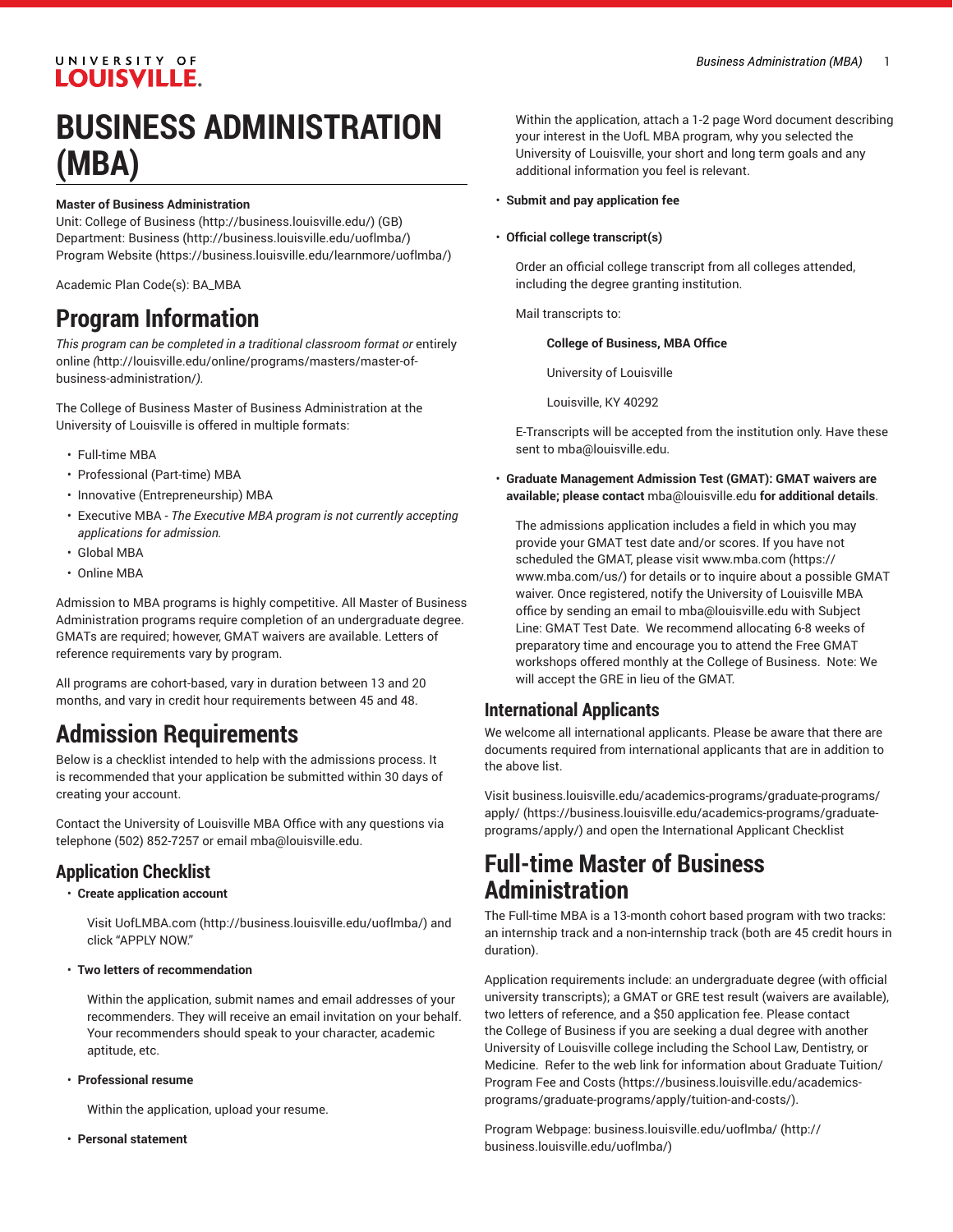| Course         | Title                                                                                                                        | <b>Hours</b> |
|----------------|------------------------------------------------------------------------------------------------------------------------------|--------------|
| Year 1         |                                                                                                                              |              |
| Fall           |                                                                                                                              |              |
| MBA 601        | <b>Strategic Analysis</b>                                                                                                    | 1.5          |
| <b>MBA 602</b> | <b>Decision Analysis</b>                                                                                                     | 1.5          |
| <b>MBA 604</b> | Economics I                                                                                                                  | 1.5          |
| <b>MBA 607</b> | Economics II                                                                                                                 | 1.5          |
| MBA 609        | <b>Financial Accounting</b>                                                                                                  | 1.5          |
| <b>MBA 611</b> | Managerial Accounting I                                                                                                      | 1.5          |
| MBA 613        | <b>Managerial Accounting II</b>                                                                                              | 1.5          |
| <b>MBA 612</b> | Finance I                                                                                                                    | 1.5          |
| MBA 608        | <b>Technology Management</b>                                                                                                 | 1.5          |
| <b>MBA 641</b> | Professional Development Module-Team Building                                                                                | 0.5          |
| <b>MBA 649</b> | Professional Development Module-Inclusive Leadership                                                                         | 0.5          |
| <b>MBA 642</b> | Communications                                                                                                               | 0.5          |
|                | <b>Hours</b>                                                                                                                 | 15           |
| Spring         |                                                                                                                              |              |
| <b>MBA 616</b> | Finance II                                                                                                                   | 1.5          |
| MBA 603        | Organizational Behavior                                                                                                      | 1.5          |
| <b>MBA 617</b> | Marketing I                                                                                                                  | 1.5          |
| MBA 619        | Marketing II                                                                                                                 | 1.5          |
| <b>MBA 621</b> | <b>Global Business</b>                                                                                                       | 1.5          |
| MBA 622        | Project Management                                                                                                           | 1.5          |
| MBA 606        | Leadership                                                                                                                   | 1.5          |
| MBA 614        | <b>Operations Management</b>                                                                                                 | 1.5          |
| <b>MBA 624</b> | <b>Strategic Management</b>                                                                                                  | 1.5          |
| <b>MBA 695</b> | PDM-Crisis Management                                                                                                        | 0.5          |
| MBA 696        | PDM-Negotiation                                                                                                              | 0.5          |
| MBA 651        | Introduction to Business Analytics                                                                                           | 1.5          |
| <b>MBA 644</b> | Professional Development Module-Business Etiquette                                                                           | 0.5          |
|                | <b>Hours</b>                                                                                                                 | 16.5         |
| <b>Summer</b>  |                                                                                                                              |              |
| <b>MBA 623</b> | <b>Global Learning</b>                                                                                                       | 1.5          |
| MBA 680        | Special Topics in Business (9 credit hours is required.)                                                                     | $10 - 60$    |
| <b>MBA 699</b> | MBA Internship (spread across multiple semesters or<br>three (3) credit hours in special topics if MBA 699 not<br>completed) | 3.0          |
|                | <b>Hours</b>                                                                                                                 | $5.5 - 10.5$ |
|                | <b>Minimum Total Hours</b>                                                                                                   | $37 - 42$    |

Sequence of courses are subject to change.

### **Professional (Part-time) Master of Business Administration**

The Part-time MBA is a 20-month cohort based 45 credit hour program.

[Program](https://business.louisville.edu/academics-programs/graduate-programs/apply/tuition-and-costs/) fee ([https://business.louisville.edu/academics-programs/](https://business.louisville.edu/academics-programs/graduate-programs/apply/tuition-and-costs/) [graduate-programs/apply/tuition-and-costs/](https://business.louisville.edu/academics-programs/graduate-programs/apply/tuition-and-costs/)). Application requirements include an undergraduate degree (with official university transcripts), a GMAT or GRE test result (waivers are available), two letters of reference, and a \$50 application fee. Please contact the College of Business if you are seeking a dual degree with another University of Louisville college including the School Law, Dentistry, or Medicine.

Program Webpage: [business.louisville.edu/uoflmba/](http://business.louisville.edu/uoflmba/) ([http://](http://business.louisville.edu/uoflmba/) [business.louisville.edu/uoflmba/\)](http://business.louisville.edu/uoflmba/)

| Course  | <b>Title</b>              | Hours |
|---------|---------------------------|-------|
| Year 1  |                           |       |
| Fall    |                           |       |
| MBA 601 | <b>Strategic Analysis</b> | 1.5   |

|                           | <b>Minimum Total Hours</b>                                               | 45         |
|---------------------------|--------------------------------------------------------------------------|------------|
|                           | <b>Hours</b>                                                             | 9          |
| Spring<br><b>MBA 680</b>  | Special Topics in Business (requires total of nine (9) credit<br>hours.) | $1 - 6$    |
|                           | <b>Hours</b>                                                             | 9          |
| <b>MBA 671</b>            | Capstone Project II                                                      | 1.5        |
| <b>MBA 670</b>            | Capstone Project I                                                       | 1.5        |
| <b>MBA 644</b>            | Professional Development Module-Business Etiquette                       | 0.5        |
| <b>MBA 695</b>            | <b>PDM-Crisis Management</b>                                             | 0.5        |
| <b>MBA 696</b>            | PDM-Negotiation                                                          | 0.5        |
| <b>MBA 651</b>            | <b>Introduction to Business Analytics</b>                                | 1.5        |
| <b>MBA 624</b>            | <b>Strategic Management</b>                                              | 1.5        |
| <b>MBA 622</b>            | <b>Project Management</b>                                                | 1.5        |
| Year <sub>2</sub><br>Fall |                                                                          |            |
|                           | <b>Hours</b>                                                             | 7.5        |
| <b>MBA 608</b>            | <b>Technology Management</b>                                             | 1.5        |
| <b>MBA 614</b>            | <b>Operations Management</b>                                             | 1.5        |
| <b>MBA 623</b>            | <b>Global Learning</b>                                                   | 1.5        |
| MBA 619                   | Marketing II                                                             | 1.5        |
| <b>MBA 617</b>            | Marketing I                                                              | 1.5        |
| <b>Summer</b>             | <b>Hours</b>                                                             | 9          |
| <b>MBA 606</b>            | Leadership                                                               | 1.5        |
| MBA 603                   | Organizational Behavior                                                  | 1.5        |
| <b>MBA 616</b>            | Finance II                                                               | 1.5        |
| MBA 613                   | Managerial Accounting II                                                 | 1.5        |
| <b>MBA 612</b>            | Finance I                                                                | 1.5        |
| <b>MBA 611</b>            | Managerial Accounting I                                                  | 1.5        |
| Spring                    |                                                                          |            |
|                           | <b>Hours</b>                                                             | 10.5       |
| <b>MBA 649</b>            | Professional Development Module-Inclusive Leadership                     | 0.5        |
| <b>MBA 642</b>            | Communications                                                           | 0.5        |
| <b>MBA 641</b>            | Professional Development Module-Team Building                            | 0.5        |
| <b>MBA 621</b>            | <b>Global Business</b>                                                   | 1.5        |
| <b>MBA 609</b>            | <b>Financial Accounting</b>                                              | 1.5        |
| MBA 604<br><b>MBA 607</b> | Economics I<br><b>Economics II</b>                                       | 1.5        |
| <b>MBA 602</b>            | <b>Decision Analysis</b>                                                 | 1.5<br>1.5 |
|                           |                                                                          |            |

Spread multiple semesters

1

Sequence of courses are subject to change.

### **Innovation Master of Business Administration**

The Innovation (Entrepreneurship) MBA is a full-time program that is 13 months long. It is a cohort based, 45 credit hour program.

[Program](https://business.louisville.edu/academics-programs/graduate-programs/apply/tuition-and-costs/) fee [\(https://business.louisville.edu/academics-programs/](https://business.louisville.edu/academics-programs/graduate-programs/apply/tuition-and-costs/) [graduate-programs/apply/tuition-and-costs/\)](https://business.louisville.edu/academics-programs/graduate-programs/apply/tuition-and-costs/). Application requirements include an undergraduate degree (with official university transcripts), a GMAT or GRE test result (waivers are available), two letters of reference, an interview, and a \$50 application fee. Please contact the College of Business if you are seeking a dual degree with another University of Louisville college including the School Law, Dentistry, or Medicine.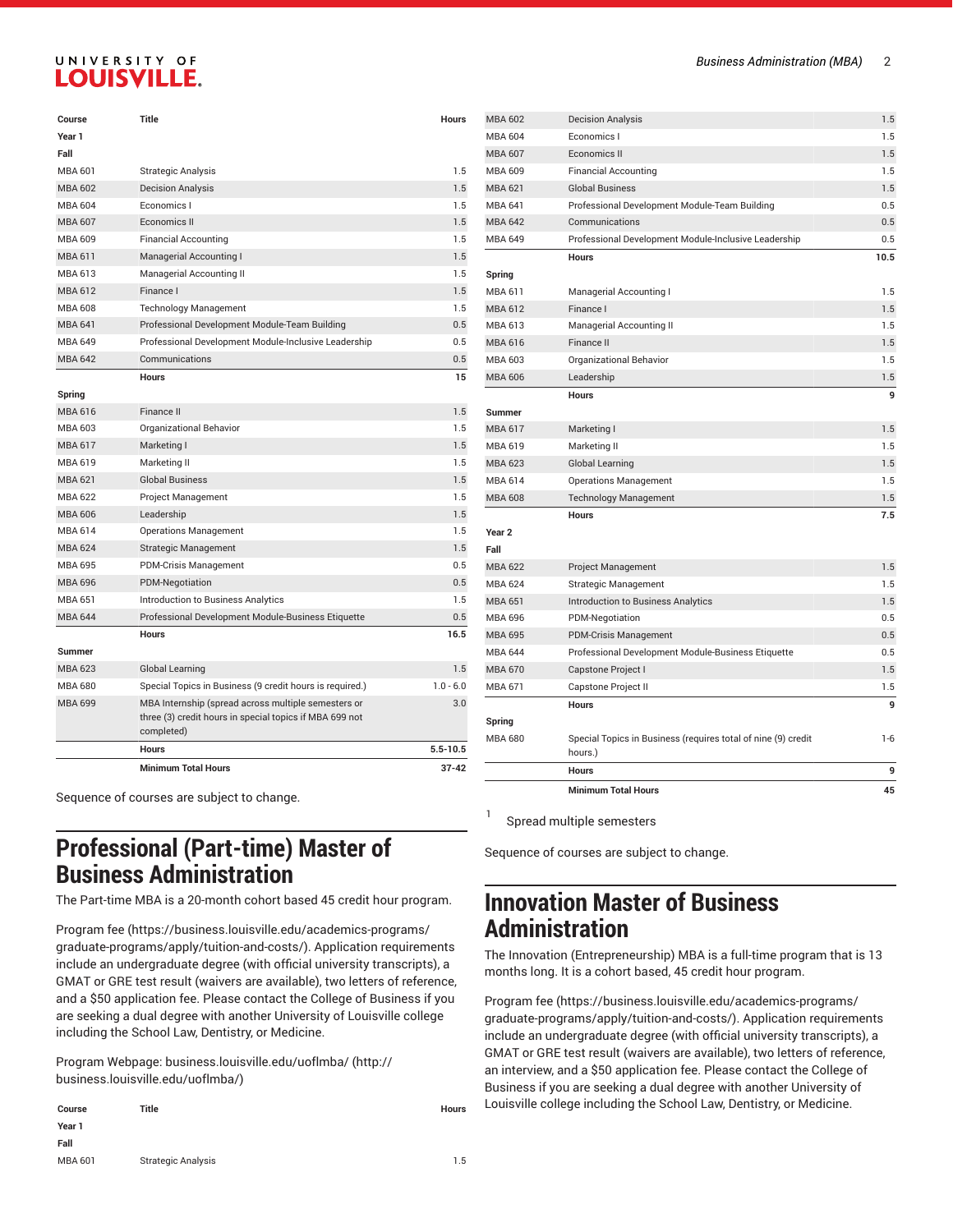| Course          | <b>Title</b>                                         | <b>Hours</b> |
|-----------------|------------------------------------------------------|--------------|
| Year 1          |                                                      |              |
| Fall            |                                                      |              |
| MBA 601         | <b>Strategic Analysis</b>                            | 1.5          |
| <b>MBA 604</b>  | Economics I                                          | 1.5          |
| MBA 607         | Economics II                                         | 1.5          |
| <b>MBA 609</b>  | <b>Financial Accounting</b>                          | 1.5          |
| <b>IMBA 615</b> | <b>Opportunity Discovery</b>                         | 1.5          |
| <b>MBA 611</b>  | Managerial Accounting I                              | 1.5          |
| MBA 602         | <b>Decision Analysis</b>                             | 1.5          |
| MBA 613         | <b>Managerial Accounting II</b>                      | 1.5          |
| MBA 612         | Finance I                                            | 1.5          |
| <b>MBA 641</b>  | Professional Development Module-Team Building        | 0.5          |
| <b>MBA 649</b>  | Professional Development Module-Inclusive Leadership | 0.5          |
| <b>MBA 642</b>  | Communications                                       | 0.5          |
|                 | <b>Hours</b>                                         | 15           |
| Spring          |                                                      |              |

|                 | <b>Minimum Total Hours</b>                                                                                                       | 44.5 |
|-----------------|----------------------------------------------------------------------------------------------------------------------------------|------|
|                 | <b>Hours</b>                                                                                                                     | 13.5 |
| MBA 699         | MBA Internship (Spread across three semesters<br>(optional); may be replaced with three (3) credit hours of<br>elective courses) | 3    |
| <b>MBA 680</b>  | <b>Special Topics in Business</b>                                                                                                | 6    |
| <b>IMBA 654</b> | Venture Accelerator II                                                                                                           | 1.5  |
| <b>IMBA 652</b> | Venture Accelerator I                                                                                                            | 1.5  |
| MBA 623         | Global Learning                                                                                                                  | 1.5  |
| <b>Summer</b>   | <b>Hours</b>                                                                                                                     | 16   |
| <b>MBA 621</b>  | <b>Global Business</b>                                                                                                           | 1.5  |
| <b>MBA 696</b>  | <b>PDM-Negotiation</b>                                                                                                           | 0.5  |
| MBA 695         | <b>PDM-Crisis Management</b>                                                                                                     | 0.5  |
| <b>MBA 651</b>  | <b>Introduction to Business Analytics</b>                                                                                        | 1.5  |
| MBA 606         | Leadership                                                                                                                       | 1.5  |
| <b>IMBA 631</b> | Venture Launch II                                                                                                                | 1.5  |
| <b>IMBA 621</b> | Venture Launch I                                                                                                                 | 1.5  |
| MBA 603         | Organizational Behavior                                                                                                          | 1.5  |
| MBA 622         | Project Management                                                                                                               | 1.5  |
| <b>MBA 616</b>  | Finance II                                                                                                                       | 1.5  |
| MBA 619         | Marketing II                                                                                                                     | 1.5  |
| <b>MBA 617</b>  | Marketing I                                                                                                                      | 1.5  |

Sequence of courses are subject to change.

### **Executive Master of Business Administration**

*The Executive MBA program is not currently accepting applications for admission.*

### **Global Master of Business Administration**

The Global MBA is a 14-month, cohort-based, 45 credit hour program. The first semester consists of a one-month residency at the University of Louisville during the summer. Students study during the fall and spring semesters with our partner Adolf Würth at the Akademie Würth Business School and at Heilbronn University of Applied Science in Germany. Students return to the University of Louisville the following summer for a final one-month residency.

While in Germany, non-Euro residency students are required to enroll in the Master of Science in Business Management degree at Heilbronn University of Applied Science and complete an additional nine (9) credit

hours during the fall and spring semesters. Optional paid internships are available. For American and non-Euro residency students, see the University of Louisville [program](https://business.louisville.edu/academics-programs/graduate-programs/apply/tuition-and-costs/) charge ([https://business.louisville.edu/](https://business.louisville.edu/academics-programs/graduate-programs/apply/tuition-and-costs/) [academics-programs/graduate-programs/apply/tuition-and-costs/\)](https://business.louisville.edu/academics-programs/graduate-programs/apply/tuition-and-costs/). Students are also required to pay 3,949 EUR in tuition and fees to Heilbronn University of Applied Science. Students will be awarded both a University of Louisville MBA and a University of Heilbronn Master of Science in management degree. Admission requirements for the University of Louisville degree include an undergraduate degree, German language skills at the B1 level, transcripts, and two letters of reference.

For German and residents, the program charge is 22,000 EUR. Internships in Germany are not available for German residents and these students are not required to enroll at Heilbronn University of Applied Science. Application requirements for residents of Germany include a completed undergraduate degree, a TOEFL test score (a minimum is applied), two letters of reference, and health insurance covering instructional periods in the United States.

| Code                       | <b>Title</b>                                                                     | <b>Hours</b> |
|----------------------------|----------------------------------------------------------------------------------|--------------|
| Summer I                   |                                                                                  |              |
|                            | University of Louisville (United States)                                         |              |
| MBA 690                    | MBA Fundamentals (MBA Fundamentals)                                              | 3.0          |
| <b>MBA 604</b>             | Economics I                                                                      | 1.5          |
| <b>MBA 607</b>             | Economics II                                                                     | 1.5          |
| <b>MBA 609</b>             | <b>Financial Accounting</b>                                                      | 1.5          |
| <b>MBA 611</b>             | Managerial Accounting I                                                          | 1.5          |
| <b>MBA 613</b>             | <b>Managerial Accounting II</b>                                                  | 1.5          |
| <b>MBA 680</b>             | Special Topics in Business (Digital Disruption in<br>Modern Media)               | 1.5          |
| <b>MBA 680</b>             | Special Topics in Business (Design Thinking and<br>Management of Innovation I)   | 1.5          |
| MBA 680                    | Special Topics in Business (Big Data and Data<br>Analytics for Managers I)       | 1.5          |
| <b>Fall/Spring</b>         |                                                                                  |              |
|                            | Akademie Würth Business School (Germany)                                         |              |
| <b>MBA 655</b>             | <b>Strategic Management</b>                                                      | 3.0          |
| <b>MBA 677</b>             | Marketing and Distribution Management                                            | 3            |
| <b>MBA 680</b>             | Special Topics in Business (Design Thinking and<br>Innovation of Management II)  | 1.5          |
| MBA 680                    | Special Topics in Business (Design Thinking and<br>Management of Innovation III) | 1.5          |
| <b>MBA 675</b>             | <b>Operations Management</b>                                                     | 3            |
| <b>MBA 678</b>             | International Market Development                                                 | 3            |
| <b>MBA 676</b>             | <b>Managerial Finance</b>                                                        | 3            |
| Summer II                  |                                                                                  |              |
|                            | University of Lousiville (United States)                                         |              |
| <b>MBA 603</b>             | Organizational Behavior                                                          | 1.5          |
| <b>MBA 645</b>             | Leadership & Ethics                                                              | 3.0          |
| <b>MBA 680</b>             | Special Topics in Business (Big Data and Data<br>Analytics for Managers II)      | 1.5          |
| <b>IMBA 621</b>            | Venture Launch I                                                                 | 1.5          |
| <b>IMBA 622</b>            | Venture Strategic Analysis                                                       | 1.5          |
| <b>IMBA 631</b>            | Venture Launch II                                                                | 1.5          |
| <b>IMBA 632</b>            | <b>Venture Finance</b>                                                           | 1.5          |
| <b>Minimum Total Hours</b> |                                                                                  |              |